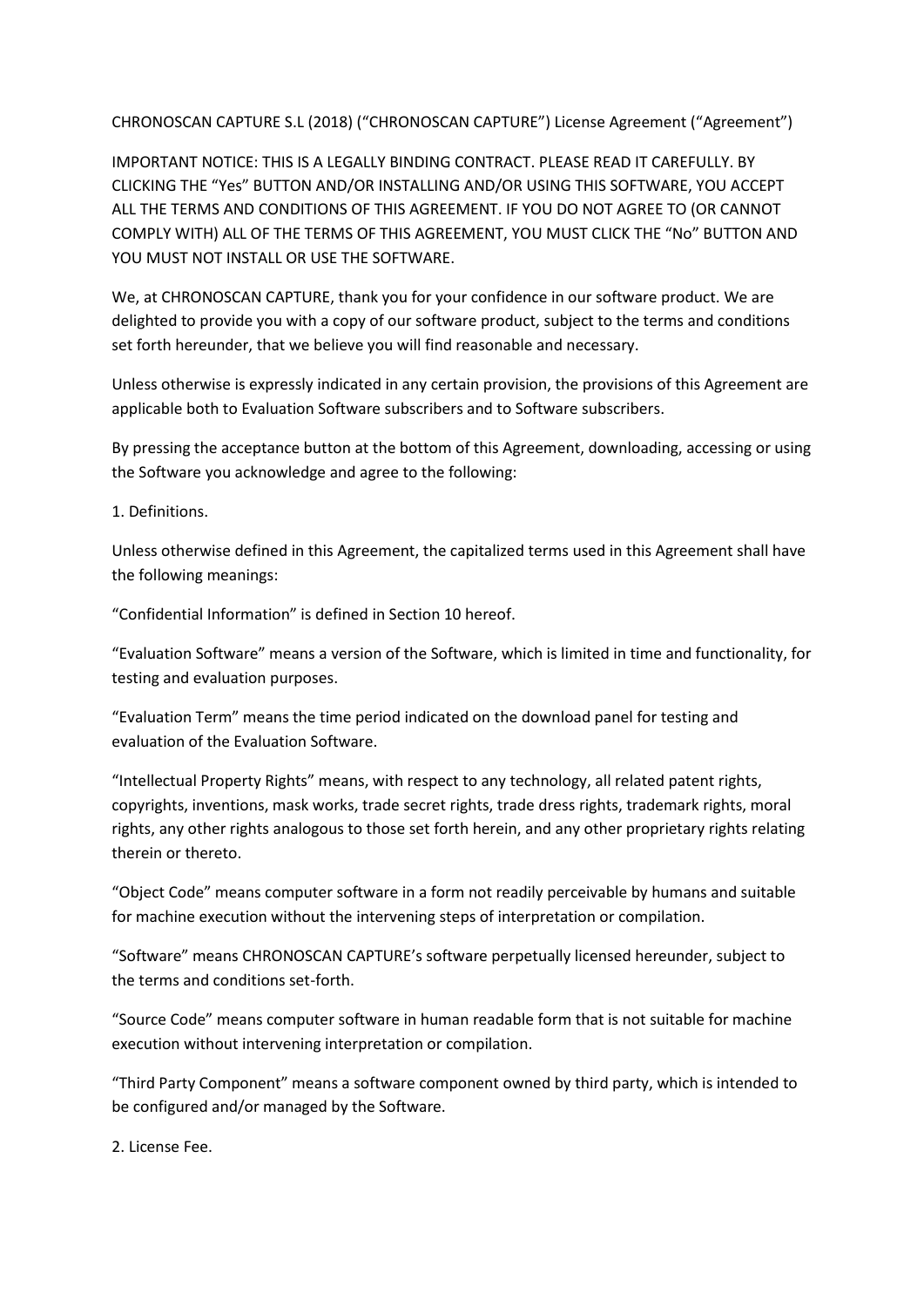For Software Subscribers only: In exchange for the license granted under this Agreement, you agree to pay to CHRONOSCAN CAPTURE the license fee specified in the downloading panel (the "License Fee"). The License Fee shall be paid on the terms specified in the downloading panel. The License Fee will be earned immediately upon ordering the Software and is not subject to reduction or refund if this Agreement is terminated for any reason. The prices referred to in the downloading panel do not include taxes and other similar charges. You are responsible for, and shall pay or reimburse CHRONOSCAN CAPTURE for, all taxes, including sales, use, value-added (VAT), general services (GST), gross receipts, excise, personal property, or other federal, state or local taxes, export taxes and import duties, or any similar assessments based on the licensing to you of the Software, and any penalties, interest and collection or withholding costs associated with any of the foregoing items, excluding taxes on CHRONOSCAN CAPTURE's net income. You may provide CHRONOSCAN CAPTURE with a tax exemption certificate acceptable to the taxing authorities in lieu of paying such taxes. You shall reimburse CHRONOSCAN CAPTURE for any fines, penalties, taxes and other charges, including expenses incurred by it, due to your submission of invalid information. CHRONOSCAN CAPTURE may charge you interest on any delinquent balance. This interest is computed on a daily basis for each day that the payment is delinquent, at the rate of eighteen percent (18%) per year.

## 3. License.

For Evaluation Software Subscribers only: Subject to this Agreement, CHRONOSCAN CAPTURE grants you a time-limited, non-exclusive, non-sublicensable, personal and non-transferable right and license to install and use the Evaluation Software for the sole purpose of evaluating and examining the Software. This license shall expire and be deemed terminated, null and void immediately upon the lapse of the Evaluation Term. The functionality of the Evaluation Software is limited. Accordingly, you are not permitted to utilize the Software for purposes other than the testing and evaluation thereof.

For Software Subscribers only: Subject to this Agreement, CHRONOSCAN CAPTURE grants you a nonexclusive, non-sublicensable, personal and non-transferable right and license to install and use the Software.

## 4. License Limitations.

You may not reverse assemble, reverse compile, reverse engineer, or otherwise attempt to discover any Source Code (or other underlying data) of the Object Code of the Software (except to the extent this prohibition is invalid under local law).

## 5. Installation.

You are responsible for providing all hardware and software, other than the Software, required to install and run the Software, including but not limited to Third Party Components. You are also responsible for providing any additional technology or peripherals required to operate the Software, including but not limited to, communication devices and Internet access services.

## 6. Third Party Components.

In order to use the Software you may need to pre-install Third Party Components. Such Third Party Components are not provided by CHRONOSCAN CAPTURE, and the use of these requires that you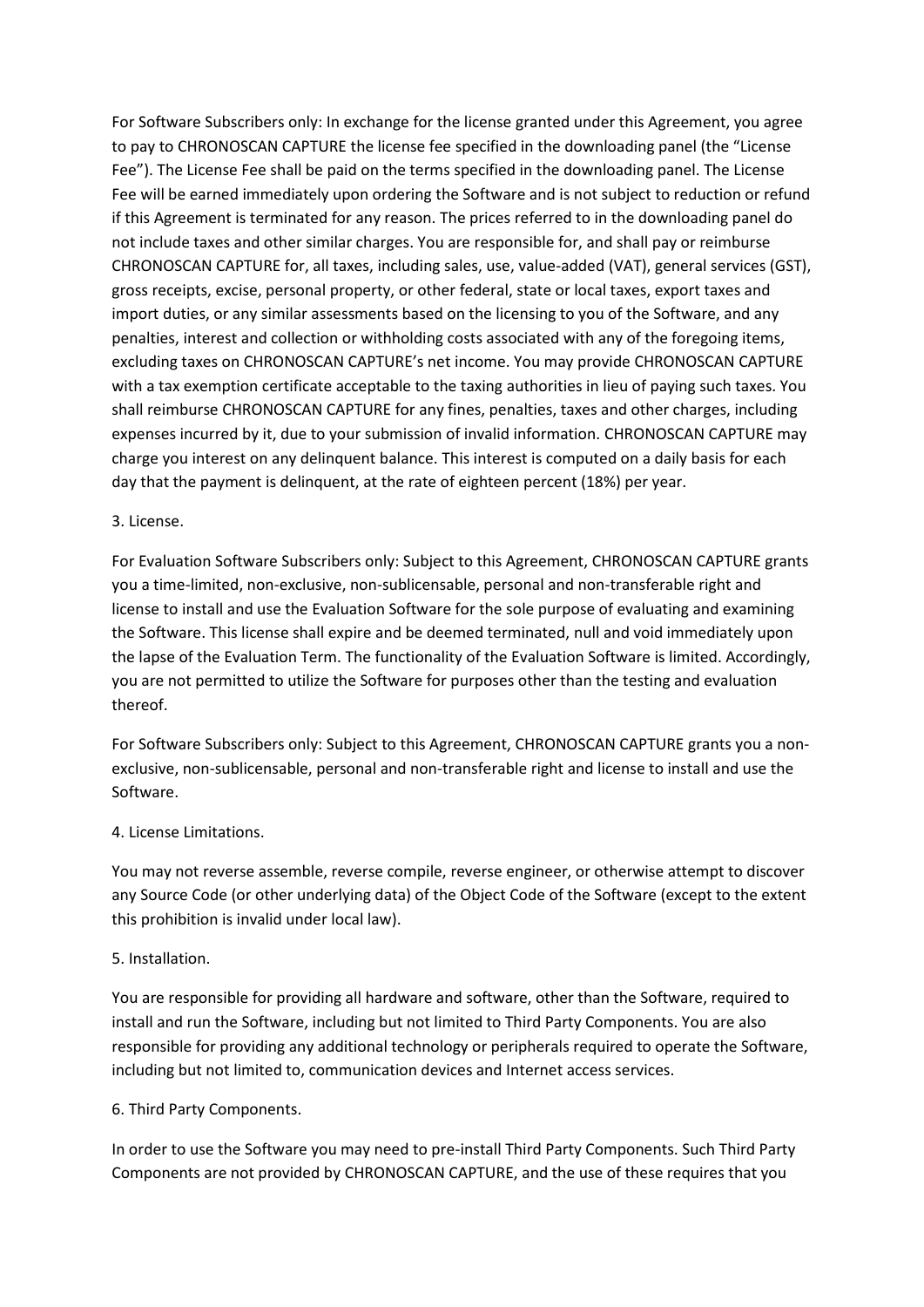acquire a license for their use from the respective third parties. The use of Third Party Components may require payment of additional license fees. You agree to abide by the terms regarding the usage of any Third Party Components. CHRONOSCAN CAPTURE does not support any Third Party Components beyond ensuring that the interface between such Components and the Software is functional. Under no circumstances shall CHRONOSCAN CAPTURE be liable to any failure to use the Software due to your omission to elect from the downloading panel the option suitable to the specifications of the Third Party Components pre-installed on your system.

# 7. Software Ownership.

CHRONOSCAN CAPTURE shall at all times own and continue to own all Intellectual Property Rights in and to the Software. Except as expressly stated herein, CHRONOSCAN CAPTURE does not grant you any express or implied right under any Intellectual Property Rights.

## 8. No Transfers.

Upon any transfer by you of any copy of the Software to another party, this license will automatically terminate.

## 9. No Warranty.

THE SOFTWARE IS PROVIDED "AS IS" AND CHRONOSCAN CAPTURE DISCLAIMS ALL WARRANTIES OF ANY KIND, EXPRESS OR IMPLIED THE ENTIRE RISK ARISING OUT OF USE OR PERFORMANCE OF THE EVALUATION SOFTWARE OR AS TO THE SATISFACTORY QUALITY, PERFORMANCE, AND ACCURACY OF THE SOFTWARE REMAINS WITH YOU. TO THE MAXIMUM EXTENT PERMITTED BY APPLICABLE LAW, IN NO EVENT WILL CHRONOSCAN CAPTURE OR ANY OF ITS SUPPLIERS BE LIABLE UNDER ANY LEGAL THEORY (INCLUDING, WITHOUT LIMITATION, CONTRACT, TORT, NEGLIGENCE, OR STRICT LIABILITY) FOR ANY SPECIAL, INCIDENTAL, INDIRECT, OR CONSEQUENTIAL DAMAGES WHATSOEVER (INCLUDING, WITHOUT LIMITATION, DAMAGES FOR LOSS OF BUSINESS PROFITS, BUSINESS INTERRUPTION, LOSS OF BUSINESS INFORMATION, CORRUPTION OR LOSS OF DATA, COST OF PROCUREMENT OF SUBSTITUTE GOODS, SERVICES, OR TECHNOLOGY) ARISING OUT OF THE SUBJECT MATTER OF THIS AGREEMENT, EVEN IF CHRONOSCAN CAPTURE HAS BEEN ADVISED OF THE POSSIBILITY OF SUCH DAMAGES. WITHOUT LIMITING THE GENERALITY OF THE FOREGOING, YOU ACKNOWLEDGE THAT CHRONOSCAN CAPTURE DOES NOT WARRANT OR GUARANTY THE SECURITY OR ACCURACY OF ANY CONVERSION PERFORMED WITH OR BY THE SOFTWARE AND YOU ASSUME ALL RISKS ASSOCIATED WITH SUCH SECURITY AND ACCURACY OF CONVERSION. Without derogating from the generality of the foregoing, under no circumstances shall CHRONOSCAN CAPTURE's liability shall exceed beyond, at CHRONOSCAN CAPTURE's option and expense, to: (i) modification of the Software so that it substantially conform to the applicable specifications, or (ii) replacement of the Software with software program that substantially conforms to the applicable specifications. For Software subscribers only: CHRONOSCAN CAPTURE may, in its sole discretion, in addition to the foregoing options, refund the License Fee paid for the defective Software.

# 10. Confidential Information.

You acknowledge that in the course of using the Software, you may obtain information, which is of a confidential and proprietary nature ("Confidential Information"). Such Confidential Information may include, without limitation, computer codes, trade secrets, know-how, inventions, techniques,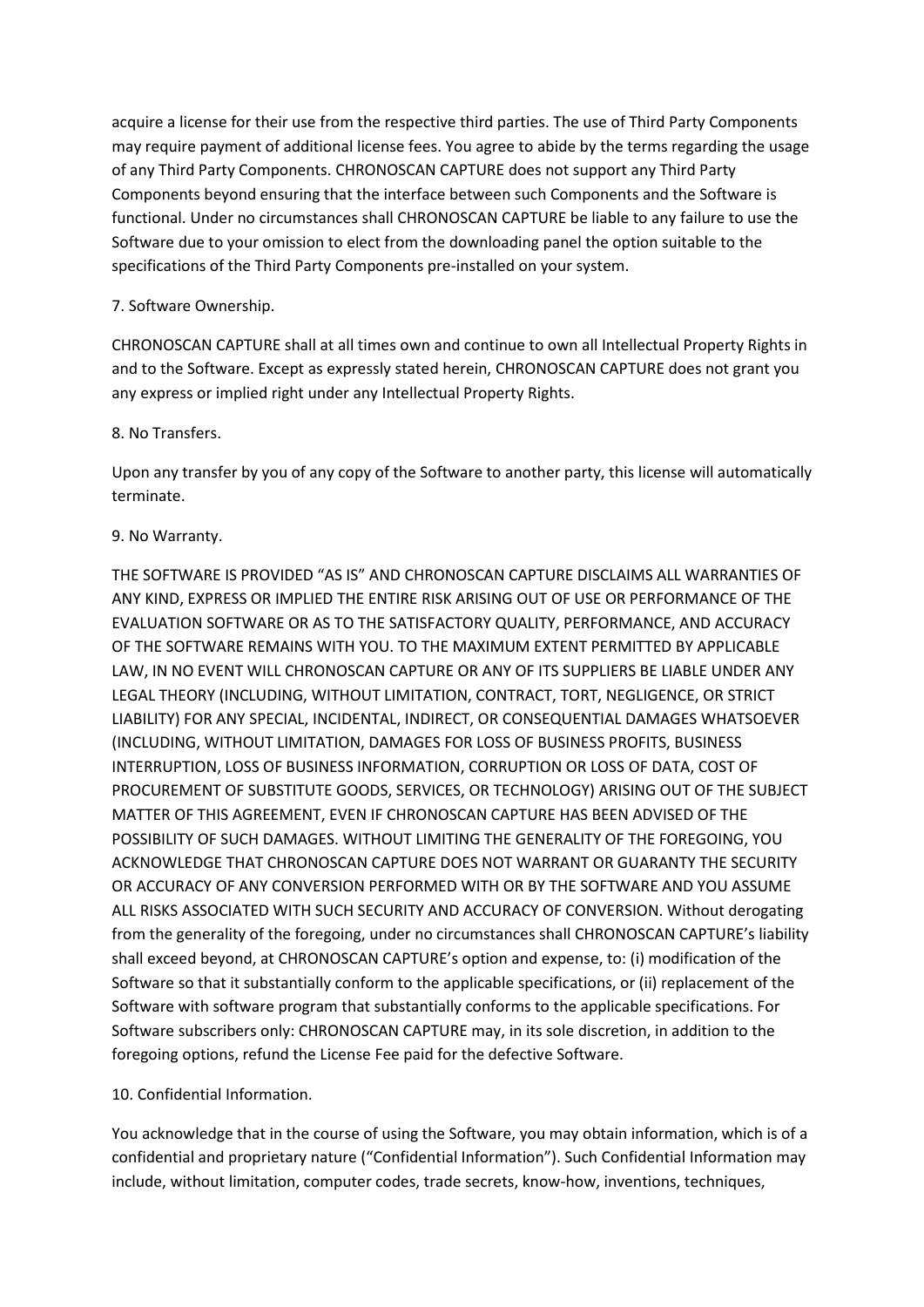processes, computer programs, algorithms, schematics, data, financial, business information, sales and marketing plans. You and your employees and agents shall, at all times, both during the term of this Agreement and after its termination, keep in trust and confidence all such Confidential Information, and shall not use or disclose such Confidential Information; except where such disclosure is required by law or by order of a governmental or regulatory authority. You will protect the Confidential Information with the same degree of care as you normally uses in the protection of your own confidential and proprietary information, but in no case with any less degree than reasonable care. You will not be bound by this Section with respect to information that you can document at the date hereof has entered or later enters the public domain not as a result of your act or omission or of your employees or agents. This obligation of confidentiality shall extend for a period of three (3) years after termination of this Agreement. You further agree to treat as confidential and not to disclose to any third party any information related to an alleged defect, bug or malfunction of the Software or related technology. You acknowledge that the Software in Source Code form remains a confidential trade secret of CHRONOSCAN CAPTURE and/or its suppliers and you agree not to modify it or attempt to decipher, decompile, disassemble or reverse-engineer it.

#### 11. Notice to Government End Users.

The Software and the related documentation provided to you are "Commercial Items", as that term is defined at 48 C.F.R. 2.101, consisting of "Commercial Computer Software" and "Commercial Computer Software Documentation", as such terms are used in 48 C.F.R. 12.212 or 48 C.F.R.227.7202, as applicable. Consistent with 48 C.F.R. 12.212 or 48 C.F.R. 227.7202-1 through 227.7202-4, as applicable, the Commercial Computer Software and Commercial Computer Software Documentation are being licensed to U.S. Government end users (a) only as Commercial Items and (b) with only those rights as are granted to all other end users pursuant to the terms and conditions herein, as provided in DFARS 227.7202-1(a) and 227.7202-3(a) (1995), DFARS 252.227-7013(c)(1)(ii) (Oct. 1988), FAR 12.212(a)(1995), FAR 52.227-19, or FAR 52.227-14 (Alt III), as applicable.

#### 12. General.

You may not assign or transfer the license to use the Software and any related material provided to you by CHRONOSCAN CAPTURE (including all rights and obligations under this Agreement) without the prior written consent of CHRONOSCAN CAPTURE. Any waivers or amendments to this Agreement shall be effective only if made in writing signed by you and a representative of CHRONOSCAN CAPTURE that is authorized to bind CHRONOSCAN CAPTURE. This Agreement shall be deemed to have been made in, and shall be construed pursuant to the laws of the State of Spain, without regard to conflicts of laws provisions thereof and without giving effect to the United Nations Convention on Contracts for the International Sale of Goods. The sole jurisdiction and venue for any dispute regarding the terms of this Agreement or any action relating to the subject matter hereof shall be the courts in Madrid, Spain. You and CHRONOSCAN CAPTURE agree that this Agreement is the complete and exclusive statement of the mutual understanding of the parties and supersedes and cancels all previous written and oral agreements and communications relating to the subject matter of this Agreement.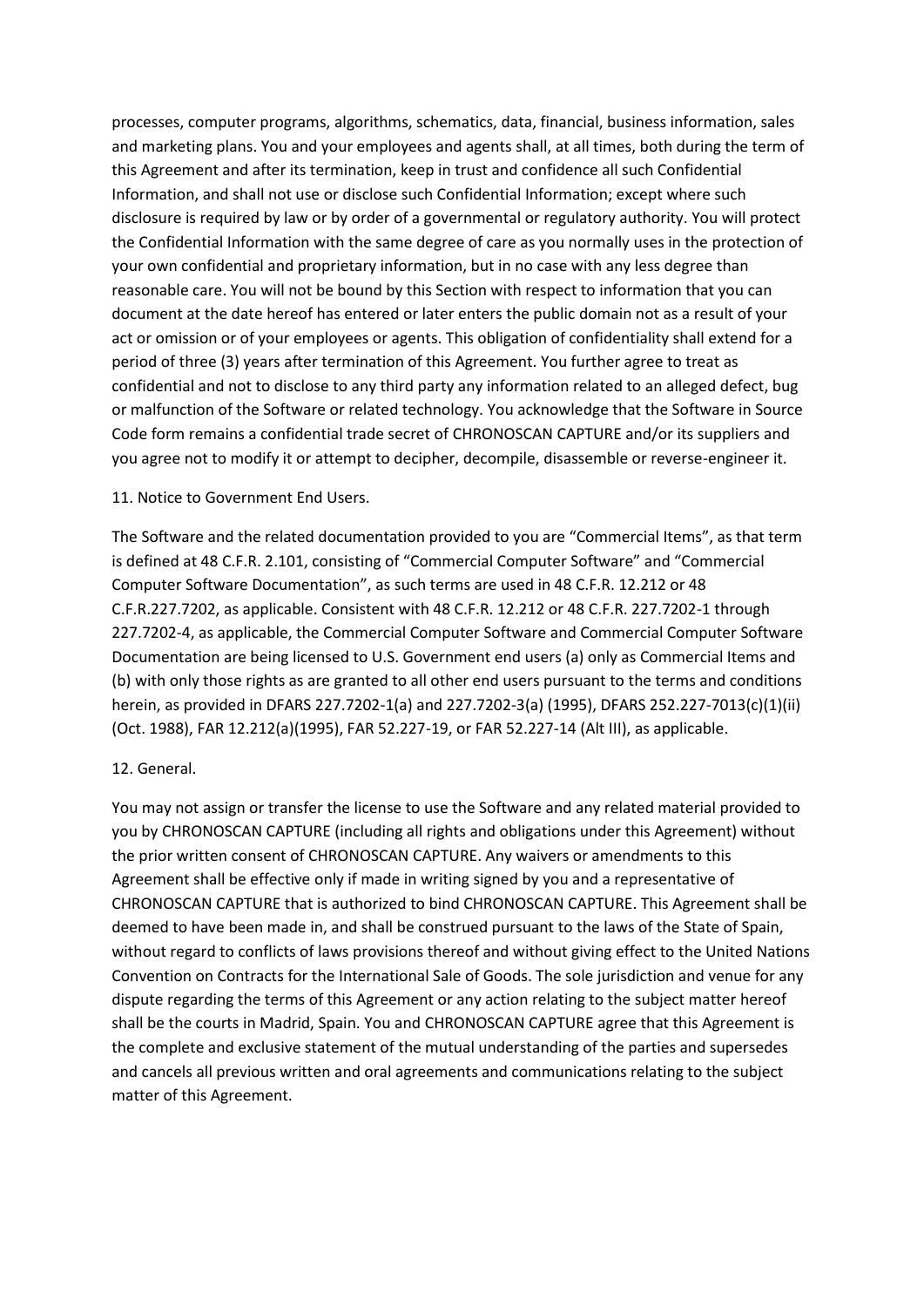13. General.

Under no circumstances (except without prior arrangement) should ChronoScan Enterprise or ChronoScan Desktop be hosted for 3rd party clients in a cloud environment

----------------------------------------------------------------------------------------

3rd Party Licenses

----------------------------------------------------------------------------------------

Nuance OCR Plug-In

Company shall not use the Software in a mobile, portal, service bureau, application hosting, application service provider, a software as a service offering, or in a cloud based implementation

----------------------------------------------------------------------------------------

ImageMagick - Copyright [2013] [CHRONOSCAN CAPTURE S.L.]

 Licensed under the ImageMagick License (the "License"); you may not use this file except in compliance with the License. You may obtain a copy of the License at

http://www.imagemagick.org/script/license.php

 Unless required by applicable law or agreed to in writing, software distributed under the License is distributed on an "AS IS" BASIS, WITHOUT WARRANTIES OR CONDITIONS OF ANY KIND, either express or implied. See the License for the specific language governing permissions and limitations under the License.

----------------------------------------------------------------------------------------

tesseract-ocr - Copyright [2013] [CHRONOSCAN CAPTURE S.L.]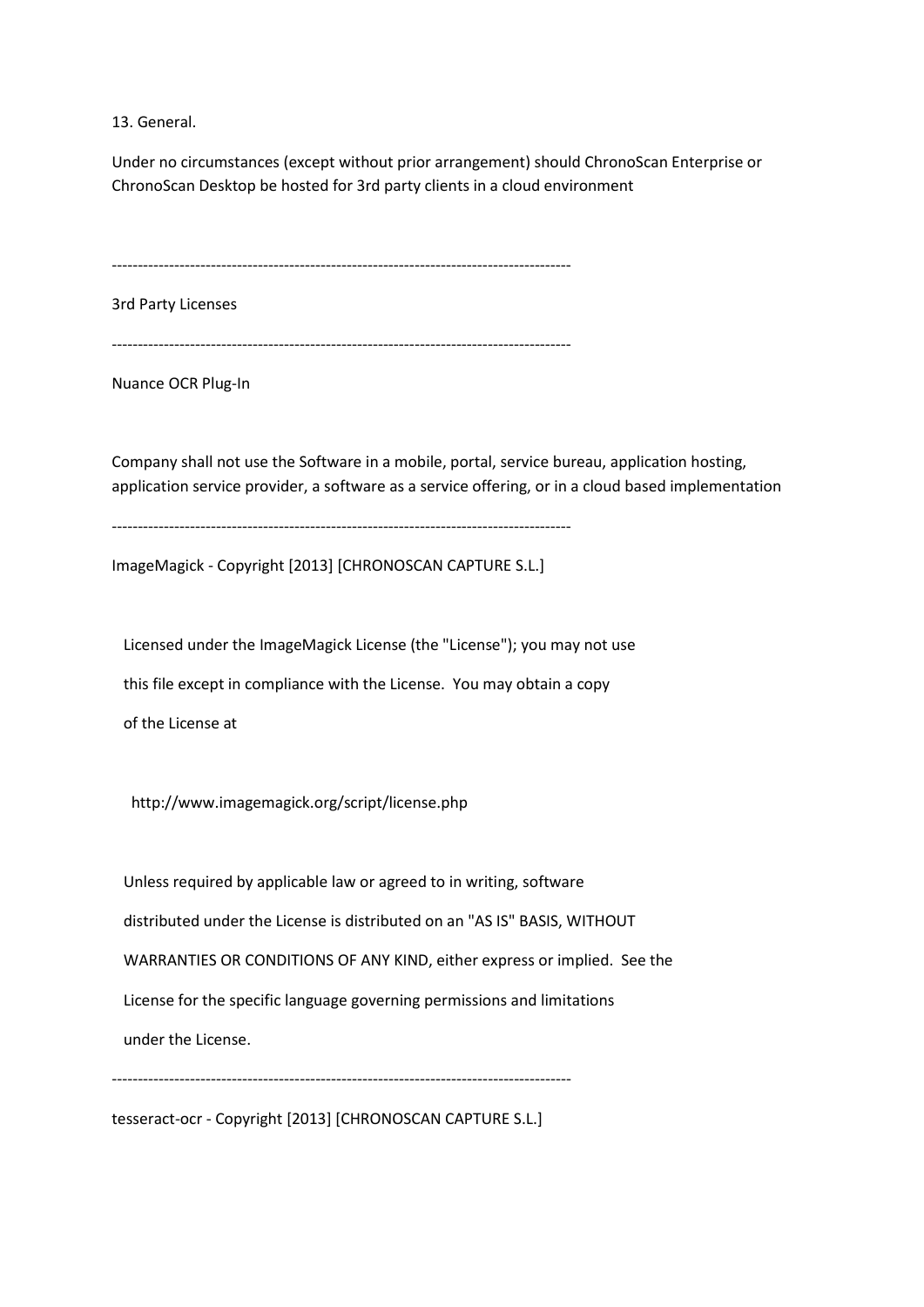Licensed under the tesseract-ocr Apache 2.0 License (the "License"); you may not use this file except in compliance with the License. You may obtain a copy of the License at

http://www.apache.org/licenses/LICENSE-2.0

 Unless required by applicable law or agreed to in writing, software distributed under the License is distributed on an "AS IS" BASIS, WITHOUT WARRANTIES OR CONDITIONS OF ANY KIND, either express or implied. See the License for the specific language governing permissions and limitations under the License.

----------------------------------------------------------------------------------------

CuneiForm OpenOCR - Copyright [2013] [CHRONOSCAN CAPTURE S.L.]

 Licensed under propietary License (the "License"); you may not use this file except in compliance with the License. You may obtain a copy of the License at

http://en.openocr.org/about/

 Unless required by applicable law or agreed to in writing, software distributed under the License is distributed on an "AS IS" BASIS, WITHOUT WARRANTIES OR CONDITIONS OF ANY KIND, either express or implied. See the License for the specific language governing permissions and limitations under the License.

----------------------------------------------------------------------------------------